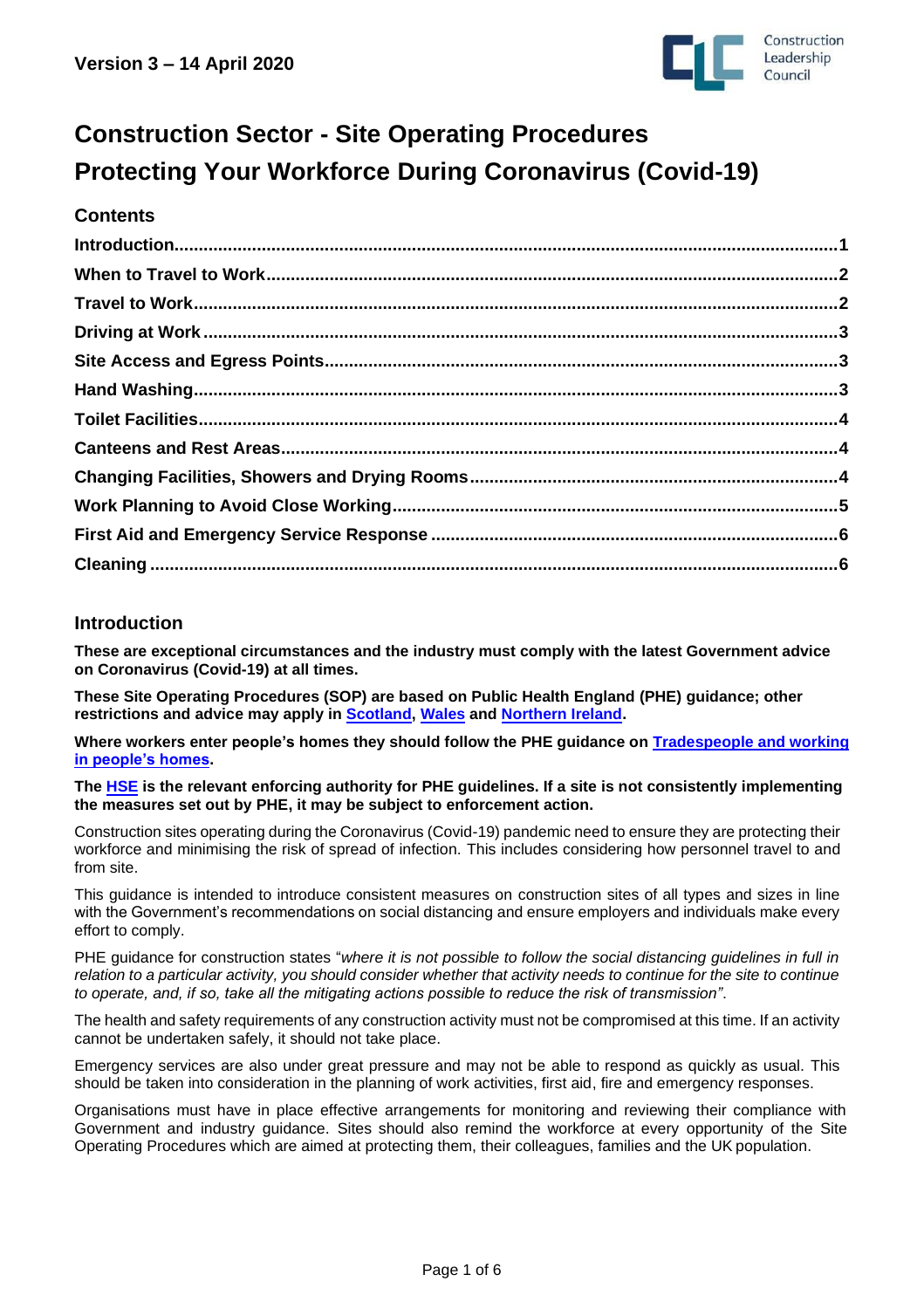

## <span id="page-1-0"></span>**When to Travel to Work**

The Secretary of State for Business, Energy and Industrial Strategy advised in a letter to the UK construction industry on 31 March 2020:

*"that wherever possible, people should work at home. However, we know that for many people working in construction their job requires them to travel to their place of work, and they can continue to do so. This is consistent with the Chief Medical Officer's advice".*

It is important to understand the following guidelines by which workers should or should not travel to work as outlined below.

| Social distancing                                                   | Workers in the construction industry should follow the guidance on Staying at home<br>and away from others (social distancing). Where they cannot work from home, they<br>must follow the same principles of social distancing while travelling to and from work<br>and while at work.                                                                                                                                                                                                                          |
|---------------------------------------------------------------------|-----------------------------------------------------------------------------------------------------------------------------------------------------------------------------------------------------------------------------------------------------------------------------------------------------------------------------------------------------------------------------------------------------------------------------------------------------------------------------------------------------------------|
| <b>Self-isolation</b>                                               | Anyone who either has a high temperature or a new persistent cough or is within 14<br>days of the day when the first member of their household showed symptoms of<br>Coronavirus (Covid-19) should not come to site, but must follow the guidance on self-<br>isolation.                                                                                                                                                                                                                                        |
| Person at increased<br>risk                                         | Anyone who is at increased risk of severe illness from Coronavirus (Covid-19) is<br>strongly advised to work at home and should be particularly stringent about following<br>social distancing measures.                                                                                                                                                                                                                                                                                                        |
| Persons defined on<br>medical grounds as<br>extremely<br>vulnerable | Anyone identified as extremely vulnerable will be advised by their health authority and<br>must follow the guidance on shielding and protecting extremely vulnerable people.                                                                                                                                                                                                                                                                                                                                    |
| Living with a<br>person in one of<br>the above groups               | Anyone living with a person who is at increased risk of severe illness, or an extremely<br>vulnerable person who is shielding from Coronavirus (Covid-19), should stringently<br>follow the guidance on social distancing and minimise contact outside the home.                                                                                                                                                                                                                                                |
| If someone falls ill                                                | If a worker develops a high temperature or a persistent cough while at work, they<br>should:<br>Ensure their manager or supervisor is informed<br>٠<br>Return home immediately<br>$\bullet$<br>Avoid touching anything<br>٠<br>Cough or sneeze into a tissue and put it in a bin, or if they do not have tissues,<br>cough and sneeze into the crook of their elbow.<br>They must then follow the guidance on self-isolation and not return to work until their<br>period of self-isolation has been completed. |

# <span id="page-1-1"></span>**Travel to Work**

Wherever possible workers should travel to site alone using their own transport.

If workers have no option but to share transport:

- Journeys should be shared with the same individuals and with the minimum number of people at any one time
- Good ventilation (i.e. keeping the windows open) and facing away from each other may help to reduce the risk of transmission
- The vehicle should be cleaned regularly using gloves and standard cleaning products, with particular emphasis on handles and other areas where passengers may touch surfaces

#### **Sites should consider:**

- Parking arrangements for additional vehicles and bicycles
- Other means of transport to avoid public transport e.g. cycling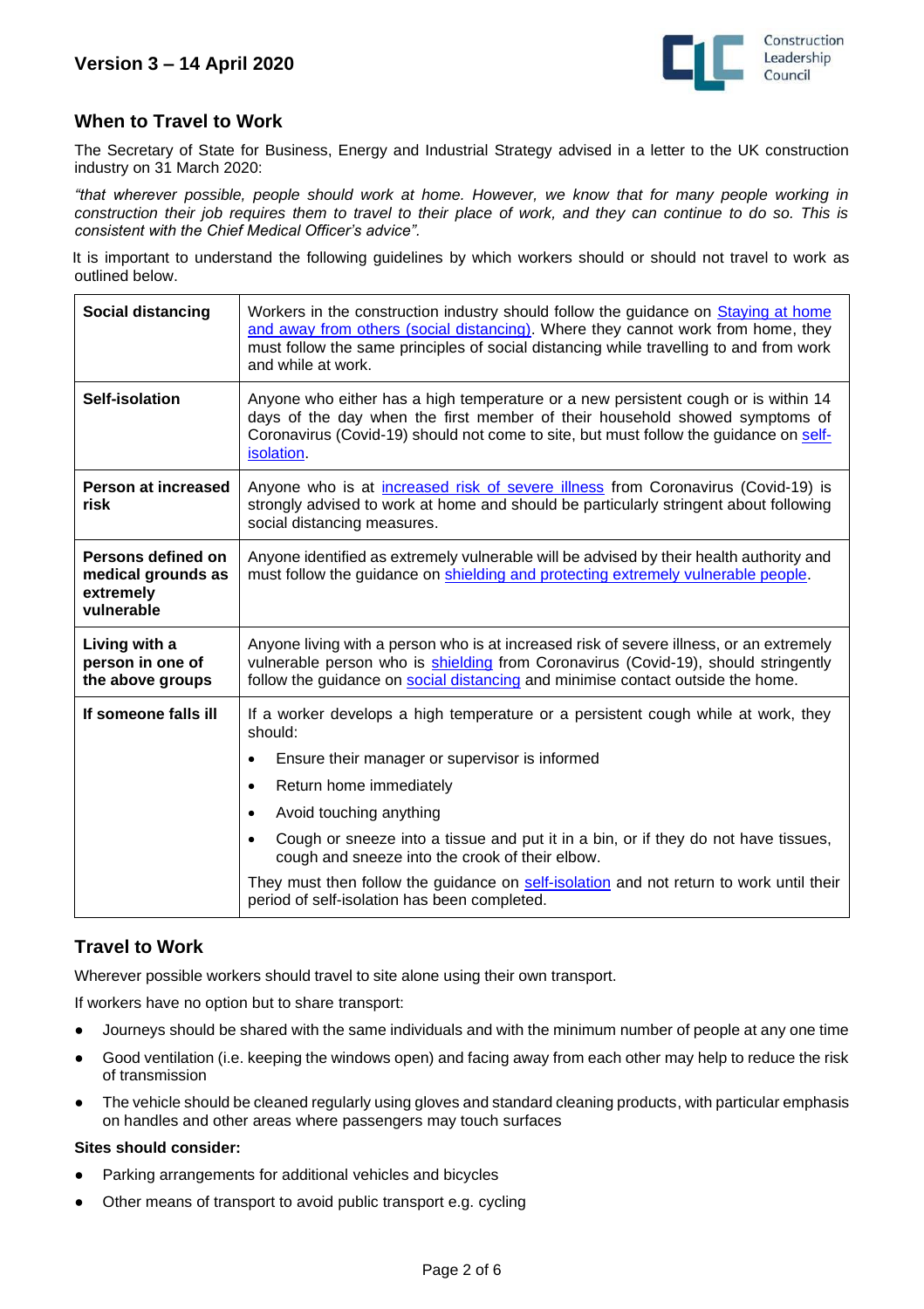# **Version 3 – 14 April 2020**



- Providing hand cleaning facilities at entrances and exits. This should be soap and water wherever possible or hand sanitiser if soap and water are not available
- How someone taken ill would get home
- Where public transport is the only option for workers, you should consider:
	- o Changing and staggering site hours to reduce congestion on public transport
	- o Avoid using public transport during peak times (05:45 ‐ 7:30 and 16:00 ‐ 17:30)

## <span id="page-2-0"></span>**Driving at Work**

When travelling at work or between site locations, workers should travel alone. If workers have no option but to share a vehicle, then they should:

- Share with the same individuals and with the minimum number of people at any one time
- Wherever possible maintain a distance of two metres and avoid touching their faces
- Maintain good ventilation (i.e. keeping the windows open) and face away from each other during the journey
- Wash their hands for 20 seconds using soap and water or hand sanitiser if soap and water are not available before entering and after getting out of the vehicle
- Regularly clean the vehicle using gloves and standard cleaning products, with particular emphasis on handles and other surfaces which may be touched during the journey.

## <span id="page-2-1"></span>**Site Access and Egress Points**

- Stop all non-essential visitors
- Consider introducing staggered start and finish times to reduce congestion and contact at all times
- Plan site access and egress points to enable social distancing  $-$  you may need to change the number of access points, either increase to reduce congestion or decrease to enable monitoring, including in the case of emergencies
- Allow plenty of space between people waiting to enter site
- Use signage:
	- $\circ$  such as floor markings, to ensure 2 metre distance is maintained between people when queuing
	- $\circ$  reminding workers not to attend if they have symptoms of Coronavirus (Covid-19) and to follow guidelines
- Remove or disable entry systems that require skin contact (e.g. fingerprint scanners) unless they are cleaned between each individual use
- Require all workers to wash their hands for 20 seconds using soap and water when entering and leaving the site
- Regularly clean common contact surfaces in reception, office, access control and delivery areas e.g. scanners, turnstiles, screens, telephone handsets and desks, particularly during peak flow times
- Reduce the number of people in attendance at site inductions and consider holding them outdoors wherever possible
- Where loading and offloading arrangements on site will allow it, drivers should remain in their vehicles. Where drivers are required to exit their vehicle, they should wash or sanitise their hands before handling any materials
- Consider arrangements for monitoring compliance.

#### <span id="page-2-2"></span>**Hand Washing**

- Allow regular breaks to wash hands
- Provide additional hand washing facilities (e.g. pop ups) to the usual welfare facilities, particularly on a large spread out site or where there are significant numbers of personnel on site, including plant operators
- Ensure adequate supplies of soap and fresh water are readily available and kept topped up at all times
- Provide hand sanitiser (minimum 60% alcohol based) where hand washing facilities are unavailable
- Regularly clean the hand washing facilities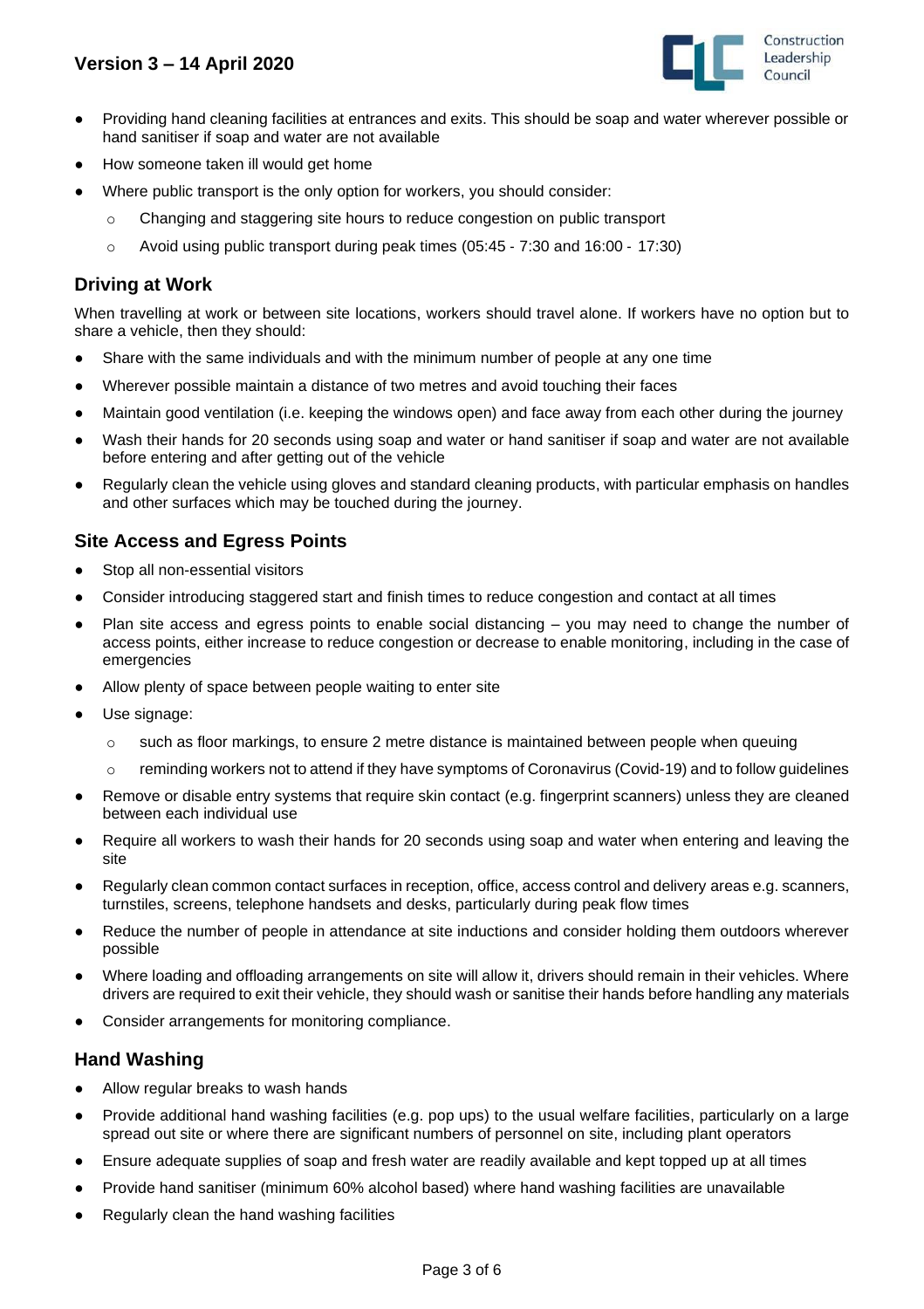

Provide suitable and sufficient rubbish bins for hand towels with regular removal and disposal.

## <span id="page-3-0"></span>**Toilet Facilities**

- Restrict the number of people using toilet facilities at any one time (e.g. use a welfare attendant) and use signage, such as floor markings, to ensure 2 metre distance is maintained between people when queuing
- Wash or sanitise hands before and after using the facilities
- Enhance the cleaning regimes for toilet facilities, particularly door handles, locks and the toilet flush
- Portable toilets should be avoided wherever possible, but where in use these should be cleaned and emptied more frequently
- Provide suitable and sufficient rubbish bins for hand towels with regular removal and disposal.

## <span id="page-3-1"></span>**Canteens and Rest Areas**

Where possible, workers should be encouraged to bring their own food. They should also be required to stay on site once they have entered it and avoid using local shops.

Where there are no practical alternatives, workplace canteens may remain open to provide food to staff with appropriate adjustments for social distancing. Canteens should provide a takeaway service providing pre-prepared and wrapped food only.

- Consider increasing the number or size of facilities available on site if possible
- The capacity of each canteen or rest area should be clearly identified at the entry to each facility, and where necessary attendants provided to supervise compliance with social distancing measures
- Break times should be staggered to reduce congestion and contact at all times
- Drinking water should be provided with enhanced cleaning measures of the tap mechanism introduced
- Frequently clean surfaces that are touched regularly, using standard cleaning products e.g. kettles, refrigerators, microwaves
- Hand cleaning facilities or hand sanitiser should be available at the entrance to any room where people eat and should be used by workers when entering and leaving the area
- A distance of 2 metres should be maintained between users, wherever possible
- All rubbish should be put straight in the bin and not left for someone else to clear up
- Tables should be cleaned between each use
- Crockery, eating utensils, cups etc. should not be used unless they are disposable or are washed and dried between use
- Payments should be taken by contactless card wherever possible
- Canteen staff should wash their hands often with soap and water for at least 20 seconds before and after handling food
- Canteen staff and workers may use rest areas if they apply the same social distancing measures
- Consider arrangements for monitoring compliance.

## <span id="page-3-2"></span>**Changing Facilities, Showers and Drying Rooms**

- Consider increasing the number or size of facilities available on site if possible
- Based on the size of each facility, determine how many people can use it at any one time to maintain a distance of two metres
- Restrict the number of people using these facilities at any one time e.g. use a welfare attendant
- Introduce staggered start and finish times to reduce congestion and contact at all times
- Introduce enhanced cleaning of all facilities throughout the day and at the end of each day
- <span id="page-3-3"></span>Provide suitable and sufficient rubbish bins in these areas with regular removal and disposal.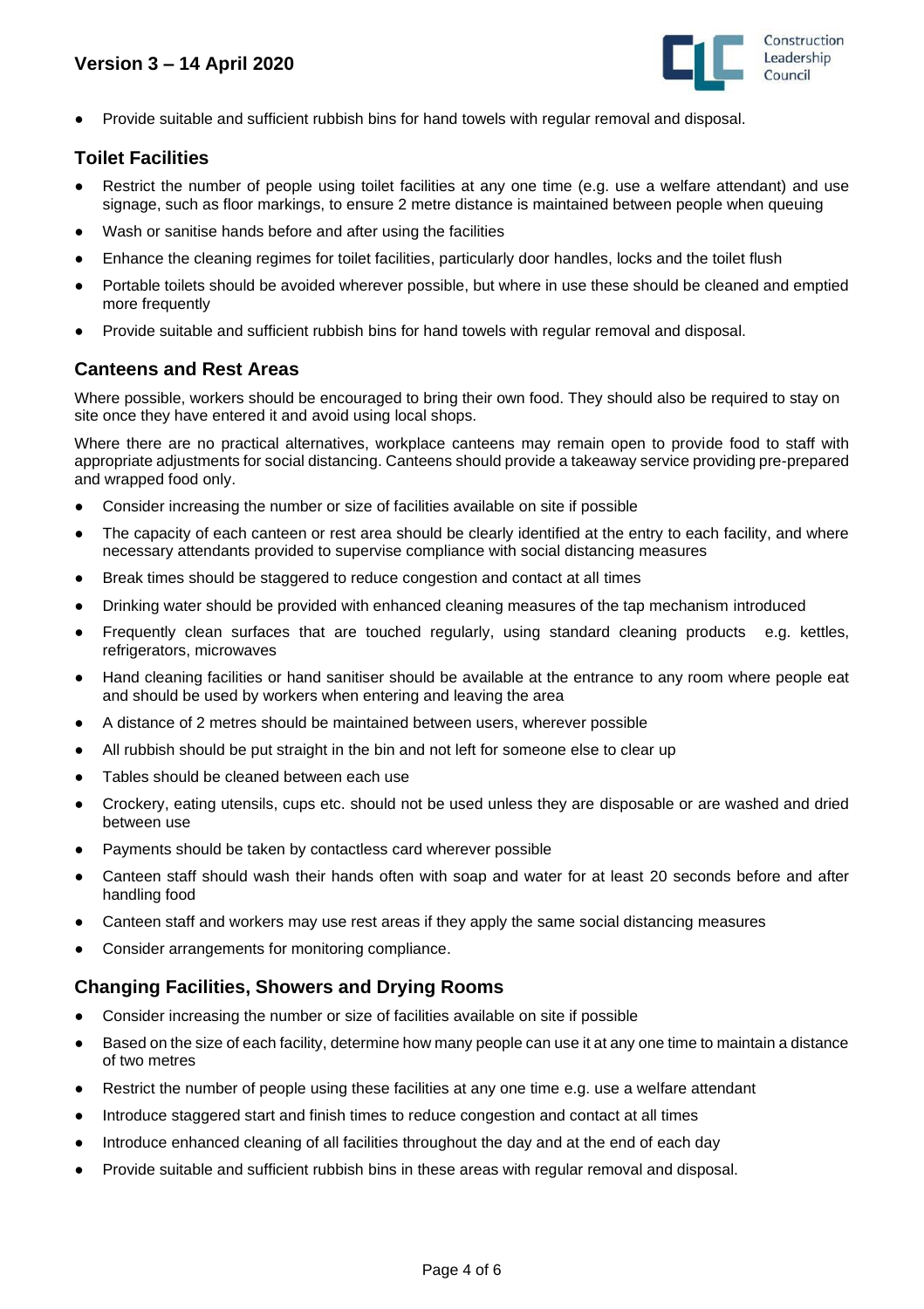

## **Work Planning to Avoid Close Working**

In line with Public Health England (PHE) guidelines, where it is not possible to follow the [social distancing](https://www.gov.uk/government/publications/full-guidance-on-staying-at-home-and-away-from-others/full-guidance-on-staying-at-home-and-away-from-others)  [guidelines](https://www.gov.uk/government/publications/full-guidance-on-staying-at-home-and-away-from-others/full-guidance-on-staying-at-home-and-away-from-others) in full in relation to a particular activity, you should consider whether that activity needs to continue for the site to continue to operate, and, if so, take all the mitigating actions possible to reduce the risk of transmission.

Sites and work need to be planned and organised to avoid crowding and minimise the risk of spread of infection by following PHE and HSE guidance and the advice within these Site Operating Procedures.

Sites should remind the workforce (e.g. at daily briefings) of the specific control measures necessary to protect them, their colleagues, families and the UK population.

#### **Hierarchy of Controls**

If you are not able to work whilst maintaining a two metre distance, you should consider whether the activity should continue and, if so, risk assess it using the hierarchy of controls below and against any sector-specific guidance.

| <b>Eliminate</b> | Workers who are unwell with symptoms of Coronavirus (Covid-19) should not travel<br>$\bullet$<br>to or attend the workplace      |
|------------------|----------------------------------------------------------------------------------------------------------------------------------|
|                  | Rearrange tasks to enable them to be done by one person, or by maintaining social<br>$\bullet$<br>distancing measures (2 metres) |
|                  | Avoid skin to skin and face to face contact<br>$\bullet$                                                                         |
|                  | Stairs should be used in preference to lifts or hoists and consider one ways systems<br>$\bullet$                                |
|                  | Consider alternative or additional mechanical aids to reduce worker interface                                                    |
|                  | <b>Site Meetings</b>                                                                                                             |
|                  | Only absolutely necessary meeting participants should attend<br>$\bullet$                                                        |
|                  | Attendees should be at least two metres apart from each other<br>$\bullet$                                                       |
|                  | Rooms should be well ventilated / windows opened to allow fresh air circulation<br>$\bullet$                                     |
|                  | Consider holding meetings in open areas where possible<br>$\bullet$                                                              |
| <b>Reduce</b>    | Where the social distancing measures (2 metres) cannot be applied:                                                               |
|                  | Minimise the frequency and time workers are within 2 metres of each other<br>$\bullet$                                           |
|                  | Minimise the number of workers involved in these tasks<br>$\bullet$                                                              |
|                  | Workers should work side by side, or facing away from each other, rather than face<br>$\bullet$<br>to face                       |
|                  | Lower the worker capacity of lifts and hoists to reduce congestion and contact at all<br>$\bullet$<br>times                      |
|                  | Regularly clean common touchpoints, doors, buttons, handles, vehicle cabs, tools,<br>$\bullet$<br>equipment etc.                 |
|                  | Increase ventilation in enclosed spaces<br>$\bullet$                                                                             |
|                  | Workers should wash their hands before and after using any equipment<br>$\bullet$                                                |
| <b>Isolate</b>   | Keep groups of workers that have to work within 2 metres:                                                                        |
|                  | Together in teams e.g. (do not change workers within teams)<br>$\bullet$                                                         |
|                  | As small as possible<br>$\bullet$                                                                                                |
|                  | Away from other workers where possible                                                                                           |
| <b>Control</b>   | Where face to face working is essential to carry out a task when working within 2 metres:                                        |
|                  | Keep this to 15 minutes or less where possible<br>$\bullet$                                                                      |
|                  | Consider introducing an enhanced authorisation process for these activities<br>٠                                                 |
|                  | Provide additional supervision to monitor and manage compliance<br>٠                                                             |
| <b>PPE</b>       | Sites should not use RPE for Coronavirus (Covid-19) where the two metre social<br>distancing guidelines are met.                 |